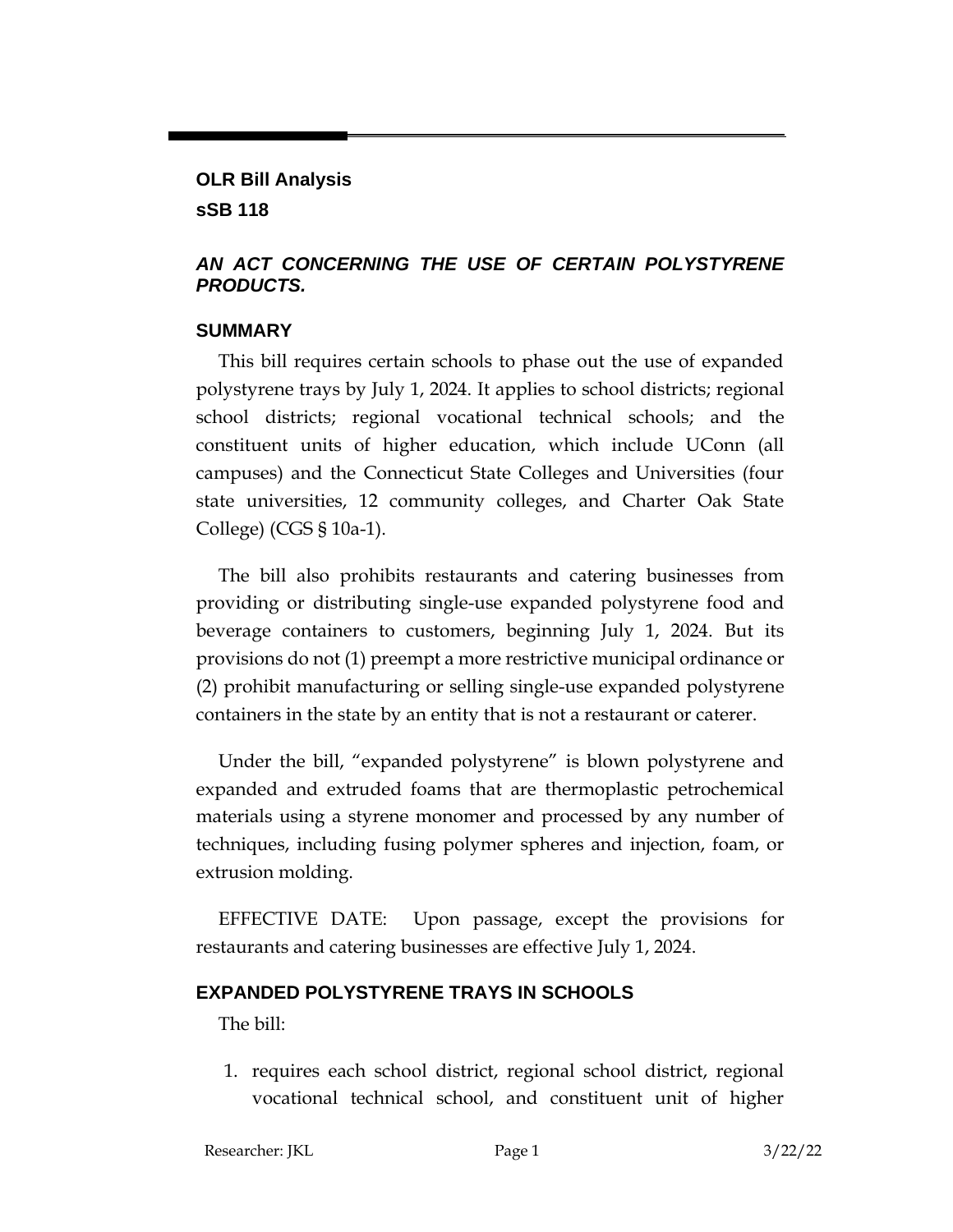education to develop a plan by July 1, 2023, to discontinue the use of expanded polystyrene trays;

- 2. calls for the plans to require the districts, schools, and constituent units to (a) discontinue use of the trays by July 1, 2024, and (b) prepare to end or amend any purchasing contracts for the trays by July 1, 2023; and
- 3. exempts a district or school that stops using these trays before July 1, 2023, from having to develop a plan.

# **SINGLE-USE EXPANDED POLYSTYRENE CONTAINERS** *Prohibition*

Beginning July 1, 2024, the bill bans restaurants and caterers from providing or distributing single-use expanded polystyrene food and beverage containers to customers. It exempts from the ban containers (1) filled and sealed before being received by a restaurant or caterer that are sold to customers or (2) used by a butcher or store to hold raw meat.

Under the bill, a "restaurant" is a space in a suitable and permanent building that is kept, used, maintained, advertised, and held out to the public as a place where meals are regularly sold to the public (CGS § 19a-342). A "caterer" is a business involved in (1) selling or distributing food or drink prepared in bulk in one location for retail service in another location or (2) preparing and serving food in a venue that is not under the caterer's control (CGS § 19a-36g).

### *Penalties and Enforcement*

The bill requires that the owner or operator of a restaurant or caterer that violates the ban receive a warning for a first violation, \$200 fine for a second violation, \$500 fine for a third violation, and \$1,000 fine for a subsequent violation. A restaurant or caterer may only be issued one violation per day.

Under the bill, a local health department or health district, or the departments of Public Health (DPH), Consumer Protection (DCP), or the Energy and Environmental Protection (DEEP), may enforce the ban. If a local health department or health district enforces it, then half of the